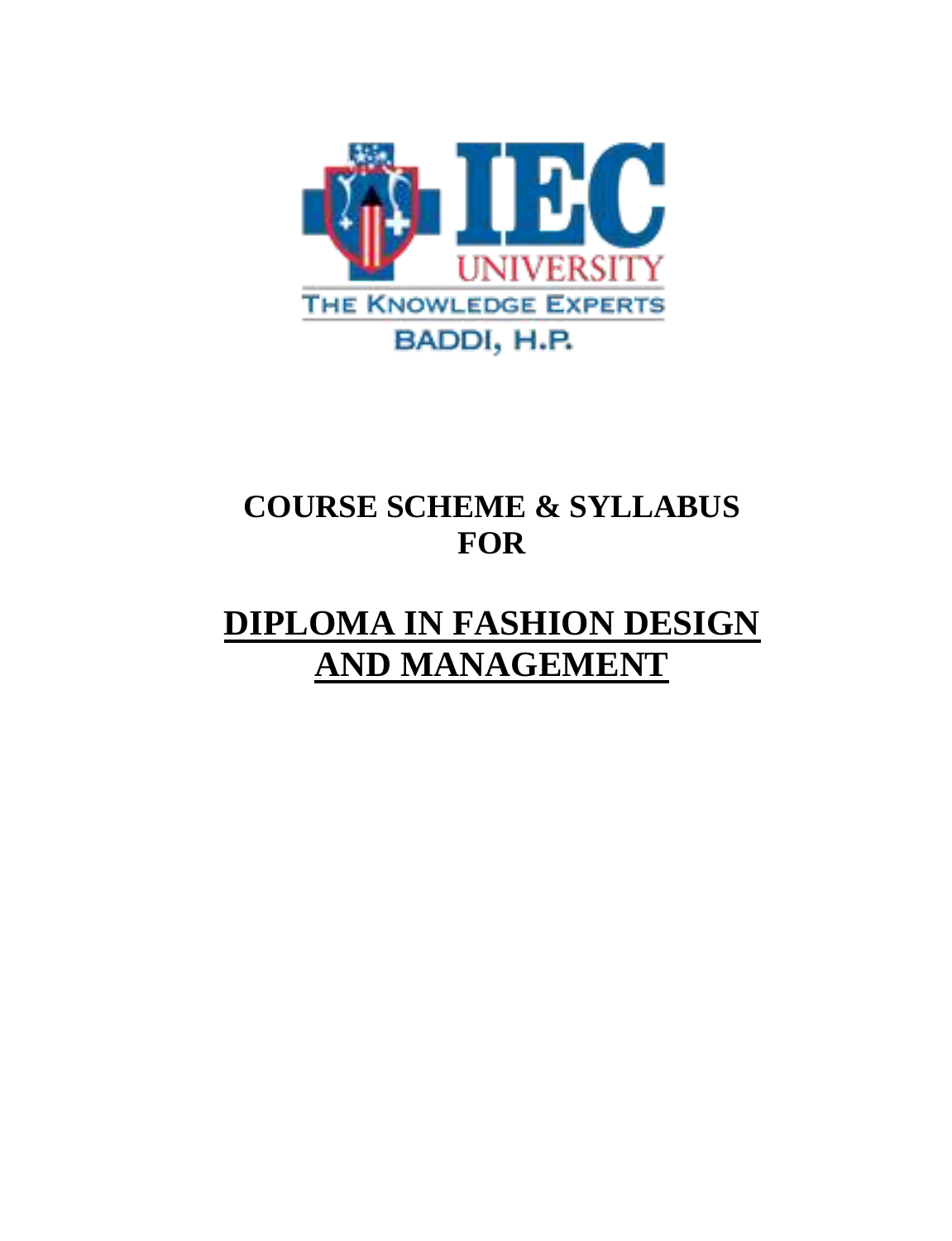#### **SEMESTER- 1**

|                         | Sr. Course    | <b>Subject</b>                            |                         | <b>Period</b><br>$\underline{\mathbf{S}}$ |                         | <b>Evaluation</b><br><b>Scheme</b> |                 |                         | Subject Credit<br><b>Total</b> | S          |                 |                         |
|-------------------------|---------------|-------------------------------------------|-------------------------|-------------------------------------------|-------------------------|------------------------------------|-----------------|-------------------------|--------------------------------|------------|-----------------|-------------------------|
| N <sub>o</sub>          | Code          |                                           |                         |                                           |                         |                                    |                 |                         |                                |            |                 |                         |
|                         |               |                                           |                         |                                           |                         |                                    |                 |                         |                                |            |                 |                         |
|                         |               |                                           | L                       | T                                         | ${\bf P}$               | <b>Sessional</b>                   |                 | Exam                    |                                |            |                 |                         |
|                         |               |                                           |                         |                                           |                         | <b>MSE</b>                         | $\overline{CA}$ | ${\bf P}$               | <b>Tot</b>                     | <b>ESE</b> |                 |                         |
|                         |               |                                           |                         |                                           |                         |                                    |                 |                         | al                             |            |                 |                         |
|                         |               |                                           |                         |                                           |                         | (Theory)                           |                 |                         |                                |            |                 |                         |
|                         |               |                                           |                         |                                           |                         |                                    |                 |                         |                                |            |                 |                         |
| $\mathbf{1}$            | FDM-          | <b>Introduction to Fashion</b>            | 3                       | $\bf{0}$                                  | $\bf{0}$                | 40                                 | 20              | $\bf{0}$                | 60                             | 40         | 100             | $\overline{\mathbf{3}}$ |
|                         | 101           | Industry                                  |                         |                                           |                         |                                    |                 |                         |                                |            |                 |                         |
|                         |               |                                           |                         |                                           |                         |                                    |                 |                         |                                |            |                 |                         |
| $\overline{2}$          | FDM-          | <b>Fundamentals of</b><br><b>Textiles</b> |                         |                                           |                         |                                    |                 |                         |                                |            |                 |                         |
|                         | 102           |                                           | 3                       | $\bf{0}$                                  | $\boldsymbol{0}$        | 40                                 | 20              | $\boldsymbol{0}$        | 60                             | 40         | 100             | $\mathbf{3}$            |
|                         |               |                                           |                         |                                           |                         |                                    |                 |                         |                                |            |                 |                         |
| 3                       | FDM-          | <b>IT Tools and its</b>                   |                         |                                           |                         |                                    |                 |                         |                                |            |                 |                         |
|                         | 103           | <b>Application</b>                        | 3                       | $\bf{0}$                                  | $\bf{0}$                | 30                                 | 15              | $\bf{0}$                | 45                             | 30         | 75              | $\overline{2}$          |
|                         |               |                                           |                         |                                           |                         |                                    |                 |                         |                                |            |                 |                         |
| $\overline{\mathbf{4}}$ | FDM-          |                                           |                         |                                           |                         |                                    |                 |                         |                                |            |                 |                         |
|                         | 104           | Communication<br><b>Skills-I</b>          | 3                       | $\mathbf{1}$                              | $\bf{0}$                | 30                                 | 15              | $\bf{0}$                | 45                             | 30         | 75              | $\overline{2}$          |
|                         |               |                                           |                         |                                           |                         |                                    |                 |                         |                                |            |                 |                         |
| 5.                      | FDM-          | <b>Business Mathematics-</b>              | $\overline{\mathbf{3}}$ | $\overline{\mathbf{0}}$                   | $\overline{\mathbf{0}}$ | $\overline{40}$                    | $\overline{20}$ | $\overline{\mathbf{0}}$ | $\overline{60}$                | 40         | <b>100</b>      | $\overline{\mathbf{3}}$ |
|                         | 105           | I/Fashion                                 |                         |                                           |                         |                                    |                 |                         |                                |            |                 |                         |
|                         |               | <b>Merchandising</b>                      |                         |                                           |                         | [PROJECTS/PRACTICALS]              |                 |                         |                                |            |                 |                         |
|                         |               |                                           |                         |                                           |                         |                                    |                 |                         |                                |            |                 |                         |
| $\overline{1}$          | FDM-<br>111 P | Elements &<br><b>Principles Of Design</b> | $\overline{\mathbf{0}}$ | $\bf{0}$                                  | $\boldsymbol{2}$        | $\boldsymbol{0}$                   |                 | $\overline{0}$ 60       | $\boldsymbol{0}$               | 40         | <b>100</b>      | $\overline{2}$          |
| $\overline{2}$          | FDM-          | <b>Fashion Art and</b>                    | $\boldsymbol{0}$        | $\bf{0}$                                  | $\overline{2}$          | $\boldsymbol{0}$                   | $\bf{0}$        | 60                      | $\bf{0}$                       | 40         | 100             | $\overline{2}$          |
|                         | 112 P         | Design-I                                  |                         |                                           |                         |                                    |                 |                         |                                |            |                 |                         |
| $\overline{\mathbf{3}}$ | FDM-          | <b>IT Tools and its</b>                   | $\overline{\mathbf{0}}$ | $\bf{0}$                                  | $\overline{2}$          | $\boldsymbol{0}$                   | $\bf{0}$        | 15                      | $\boldsymbol{0}$               | 10         | $\overline{25}$ | $\overline{2}$          |
|                         | 103 P         | <b>Application</b>                        |                         |                                           |                         |                                    |                 |                         |                                |            |                 |                         |
| 4                       | FDM-          | Communication                             | $\bf{0}$                | $\bf{0}$                                  | $\overline{2}$          | $\bf{0}$                           | $\bf{0}$        | 15                      | $\bf{0}$                       | 10         | $\overline{25}$ | $\overline{2}$          |
|                         | 104 P         | Skills-I                                  |                         |                                           |                         |                                    |                 |                         |                                |            |                 |                         |
|                         |               |                                           |                         |                                           |                         |                                    |                 |                         |                                |            | <b>TOTAL</b>    | 21                      |
|                         |               |                                           |                         |                                           |                         |                                    |                 |                         |                                |            |                 |                         |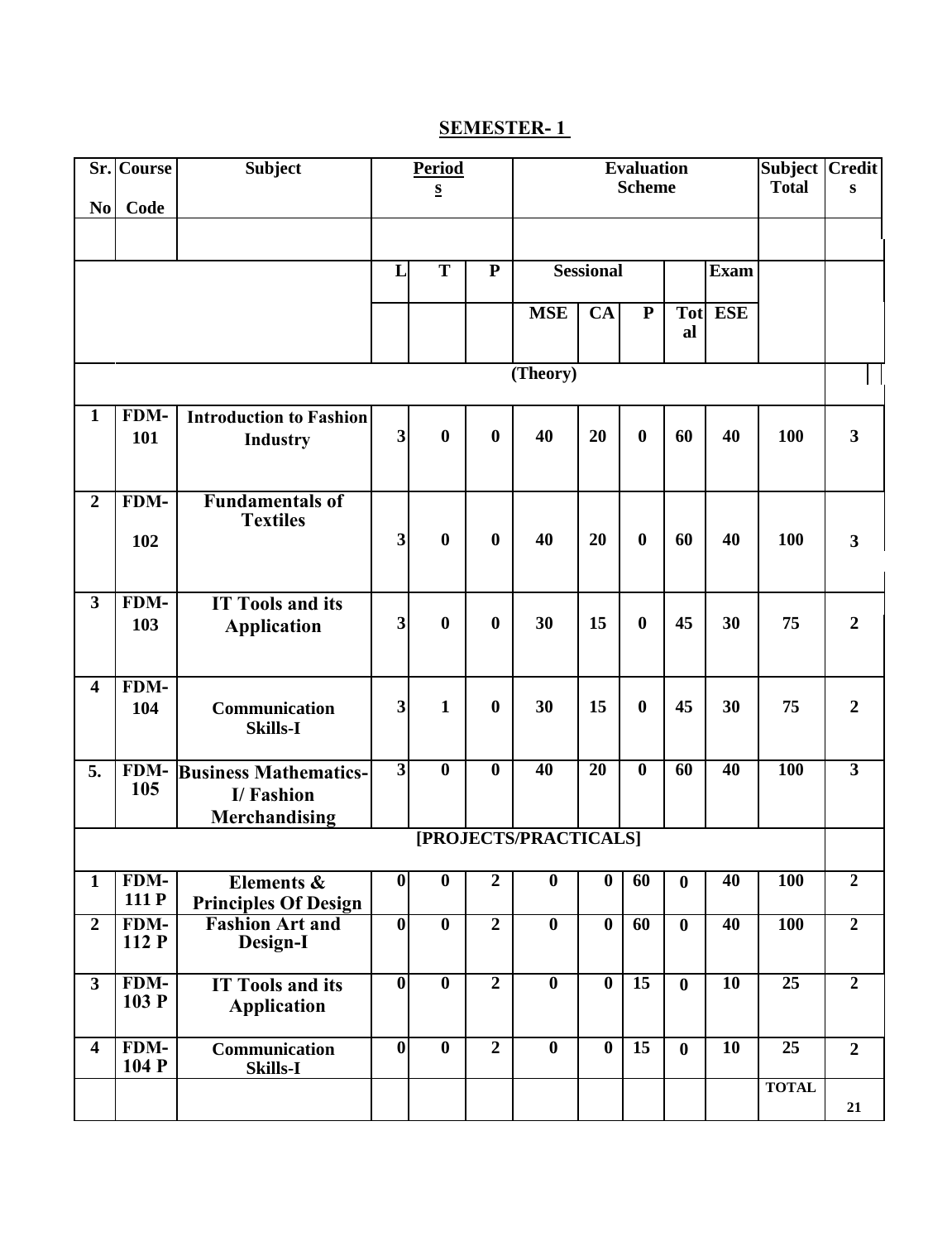#### **SEMESTER- 2**

|                         | <b>Sr. Course</b> | <b>Subject</b>                            | <b>Periods</b>          |                         |                         | <b>Evaluation</b>       |                         |                         |                 |                  | <b>Subject Credits</b> |                         |
|-------------------------|-------------------|-------------------------------------------|-------------------------|-------------------------|-------------------------|-------------------------|-------------------------|-------------------------|-----------------|------------------|------------------------|-------------------------|
| <b>No</b>               | Code              |                                           |                         |                         |                         | <b>Scheme</b>           |                         |                         | <b>Total</b>    |                  |                        |                         |
|                         |                   |                                           | L                       | $\overline{\mathbf{T}}$ | ${\bf P}$               | <b>Sessional</b>        |                         |                         | <b>Exam</b>     |                  |                        |                         |
|                         |                   |                                           |                         |                         |                         | <b>MSE</b>              | $\overline{CA}$         | $\overline{\mathbf{P}}$ |                 | <b>Total ESE</b> |                        |                         |
|                         | (Theory)          |                                           |                         |                         |                         |                         |                         |                         |                 |                  |                        |                         |
| $\mathbf{1}$            | FDM-<br>201       | <b>Fashion Merchandising</b>              | $\overline{\mathbf{3}}$ | $\bf{0}$                | $\bf{0}$                | 40                      | 20                      | $\bf{0}$                | 60              | 40               | 100                    | $\overline{\mathbf{3}}$ |
| $\overline{2}$          | FDM-<br>202       | Embroidery & surface                      | $\overline{2}$          | $\bf{0}$                | $\overline{2}$          | 30                      | 15                      | $\bf{0}$                | 45              | 30               | 75                     | $\overline{\mathbf{3}}$ |
| 3.                      | FDM-<br>203       | History Of Fashion                        | $\overline{\mathbf{3}}$ | $\overline{\mathbf{0}}$ | $\overline{\mathbf{0}}$ | 40                      | $\overline{20}$         | $\overline{\mathbf{0}}$ | 60              | 40               | <b>100</b>             | $\overline{\mathbf{3}}$ |
| 4.                      | FDM-<br>204       | Managerial Economics                      | $\overline{\mathbf{3}}$ | $\overline{\mathbf{0}}$ | $\overline{\mathbf{0}}$ | 40                      | $\overline{20}$         | $\overline{\mathbf{0}}$ | $\overline{60}$ | $\overline{40}$  | <b>100</b>             | $\overline{3}$          |
|                         |                   |                                           |                         |                         |                         |                         |                         |                         |                 |                  |                        | $\overline{12}$         |
|                         |                   |                                           |                         |                         |                         | [PROJECTS/PRACTICALS]   |                         |                         |                 |                  |                        |                         |
| $\mathbf{1}$            | FDM-<br>201 P     | <b>Pattern making</b>                     | $\boldsymbol{0}$        | $\boldsymbol{0}$        | $\overline{2}$          | $\overline{\mathbf{0}}$ | $\boldsymbol{0}$        | 40                      | $\overline{40}$ | $\overline{60}$  | <b>100</b>             | $\overline{\mathbf{3}}$ |
| $\overline{2}$          | FDM-<br>202 P     | <b>Fashion Art</b><br><b>Illustration</b> | $\overline{\mathbf{0}}$ | $\overline{\mathbf{0}}$ | $\overline{2}$          | $\overline{\mathbf{0}}$ | $\overline{\mathbf{0}}$ | 40                      | 40              | 60               | <b>100</b>             | $\overline{3}$          |
| $\overline{\mathbf{3}}$ | FDM-<br>203 P     | <b>Survey Based Project</b>               | $\overline{\mathbf{0}}$ | $\bf{0}$                | $\overline{2}$          | $\overline{\mathbf{0}}$ | $\boldsymbol{0}$        | $\overline{40}$         | $\overline{40}$ | 60               | <b>100</b>             | $\overline{4}$          |
|                         |                   |                                           |                         |                         |                         |                         |                         |                         |                 |                  | <b>TOTAL</b>           | 22                      |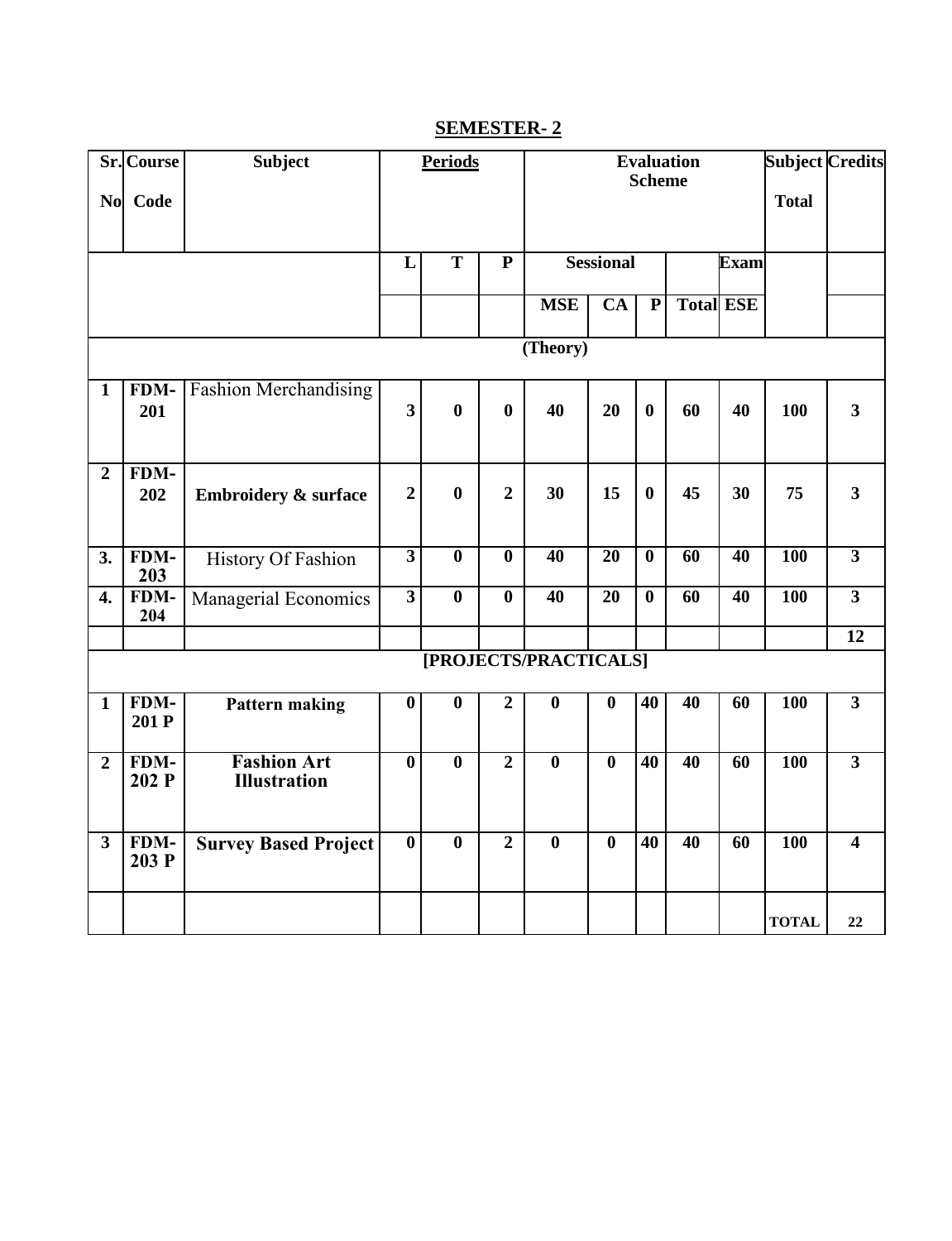# **DETAILED Syllabus (THEORY)**

#### **INTRODUCTION TO FASHION INDUSTRY FDM-101**

#### **OBJECTIVES:**

- · To understand the nature of fashion business, elements and challenges associated with Fashion Industry.
- · To understand the five areas of Fashion Business with its comprehensive study of Fashion terminologies to create awareness about overall nature of fashion.
- · To acquire the knowledge regarding environment and movement of fashion so that to understand the various aspects of Fashion.

#### **CONTENT:**

### **Unit-I Business of Fashion-**

- Importance of Fashion
- Economic importance of Fashion Business
- Four levels of Fashion (Primary, Secondary, the Retail & Auxiliary level)

## **Unit-II Nature of Fashion-**

- Definition of Fashion
- Evolution of Fashion
- Terminology of Fashion
- Principles of Fashion movement
- Theory of Clothing Origin
- Fashion cycle
- Theories of fashion adoption
- Principles of Fashion
- International Fashion centers

### **Unit-III Environment of Fashion-**

- Market segmentation (Demographics, Geographic, and Psychographics & Behavioral)
- Economic Environment
- Social Environment

### **Unit-IV Fashion Categories-**

- Men's wear
- Women's Wear
- Kid's wear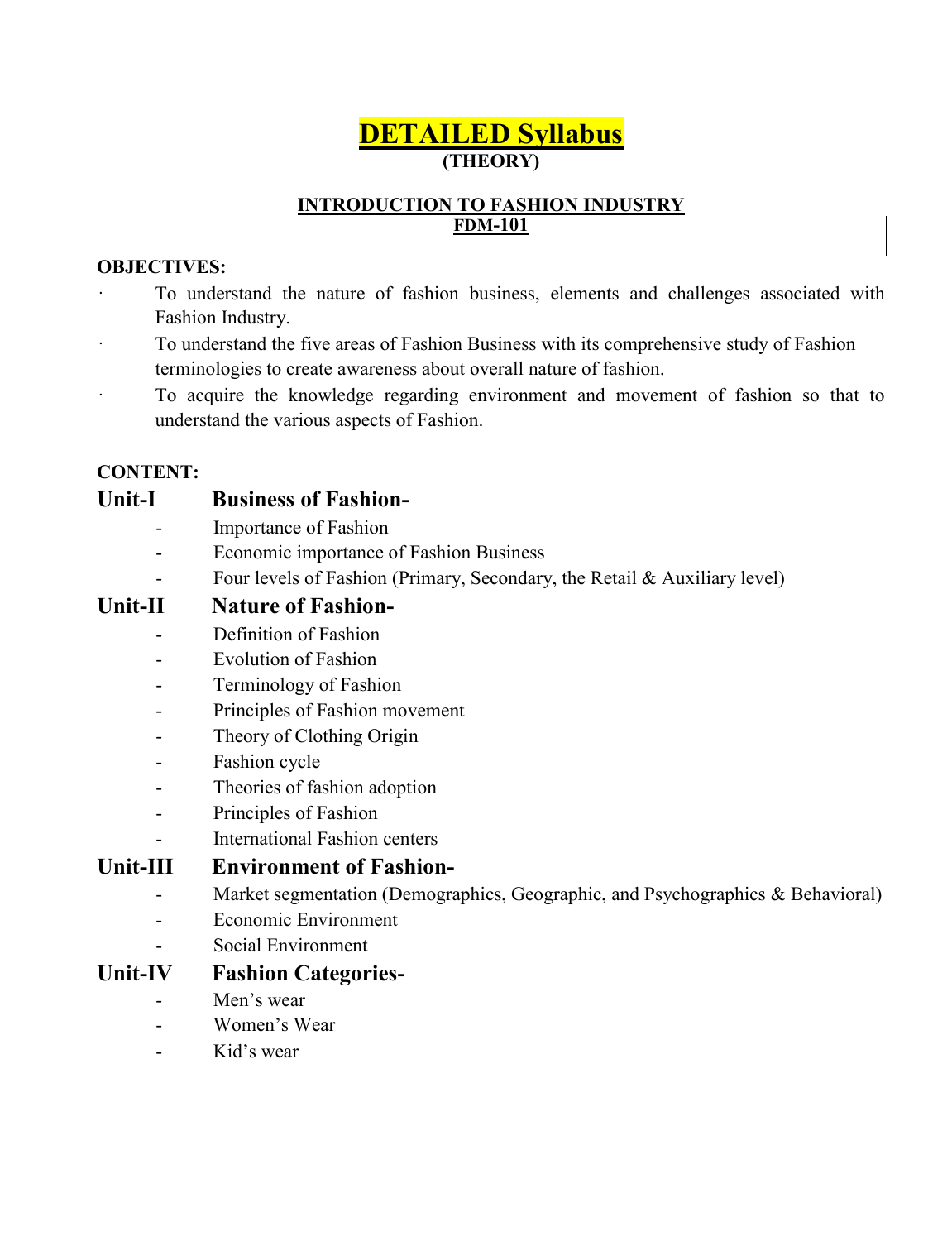#### **ASSIGNMENTS:**

- 1) **Submission on study of any 5 International/ National level fashion designers and brands.**  Students will include following contents in the submission.
	- Introduction of the Designer
	- Education
	- Specialty
	- Brand / label
	- Contribution to Fashion
	- Product range
	- Outlets
	- Collection Showcase
- 2) **Submission on Fashion changes during past 3 decades. (2 Women's and 2 Men's)**

Students will include following contents in the submission.

- Political influence
- Social influence
- Environmental influence
- Geographical influence
- Cultural influence

#### **REFERANCE BOOKS:**

- 1 Fashion from Concept to consumer by Gini Stephens Pearson ,2005
- 2 Clothing technology by Heberly Berger Verlag Europa Leher Mittel, 2010
- 3 The Dynamics of Fashion by Elaine Stone Fairchild Publication, 2008
- 4 The Business of Fashion by Leslie Davis Burns and Nancy O. Bryant Fairchild Publication, 2002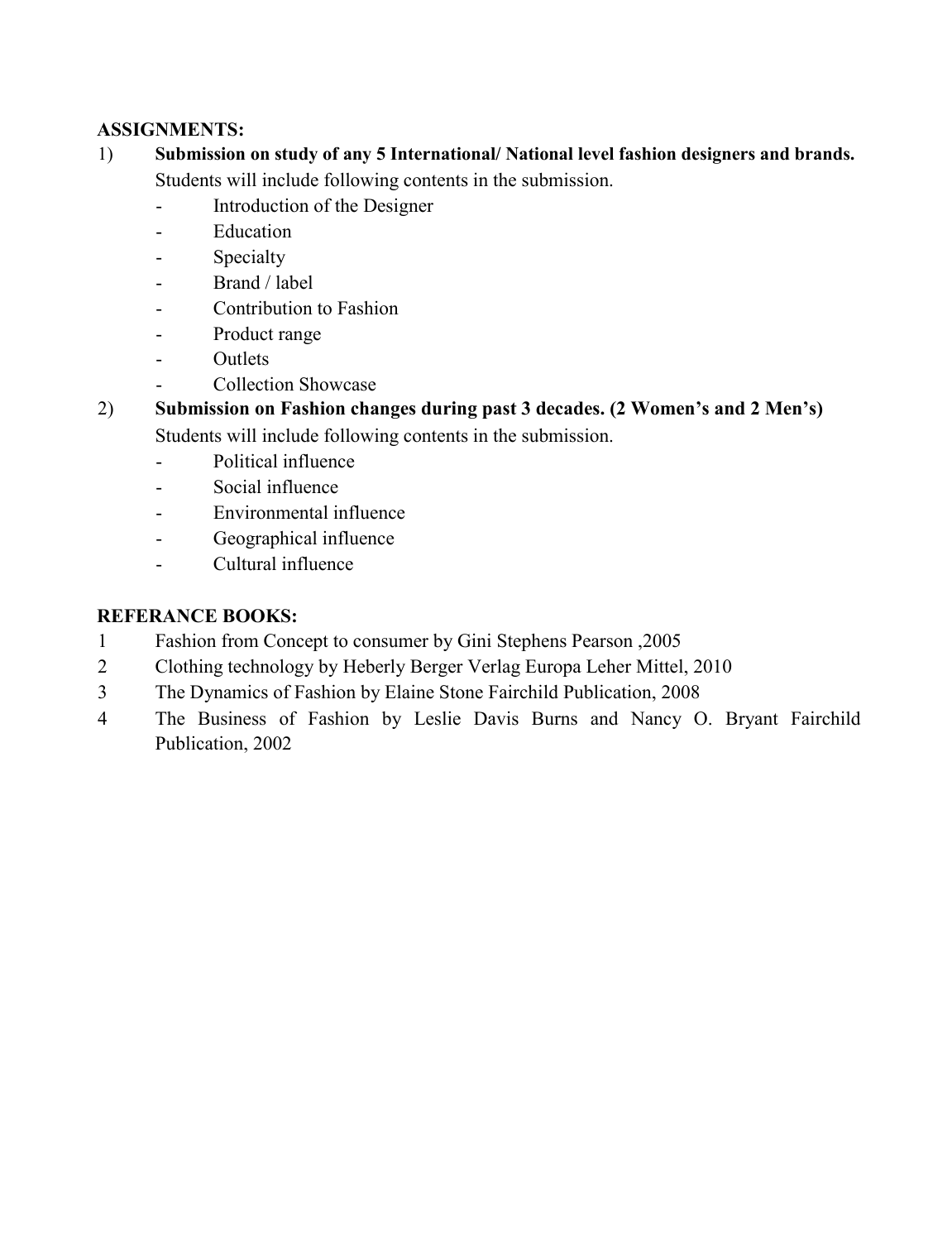### **FUNDAMENTALS OF TEXTILES FDM-102**

#### **OBJECTIVE:**

### **The course imparts the knowledge about the fabric characteristics due to its components fiber, yarn and construction that develops the foundation for fabric application in fashion.**

The course gives inputs in two major categories of fiber -natural and manmade, yarn types its properties, spinning and two major types of fabric -woven's and knits which are majorly used in the fashion field.

#### **CONTENTS:**

Unit-I

- 1. The Textile Industry
- 2. Fibers: classification,
	- i. Introduction, properties and end uses of natural and man -made fibers
- Unit-2 Yarns: Introduction
	- i. Types-ply yarns, novelty yarn, textured yarn.
	- ii. Manufacturing process -spinning systems
	- iii. Properties-yarn twist, yarn numbering.

#### Unit-3

- 1. Fabric forming methods
	- i. Weaving, knitting and non -woven
- 2. Introduction to basic weaves: plain, twill and satin
	- i. Classification, introduction, advantages and disadvantages.

Unit-4 Comparison between knits and woven Introduction to basic knits: warp and weft knitted

i. Classification, introduction, advantages and disadvantages.

#### **ASSIGNMENT DETAILS:**

- 1 Identification of 10 fabric swatches of 3"X3" by burning test for natural and manmade Fibers.
- 2 Identification of woven fabrics (3"X3")for
	- fabric count-10 Samples
	- yarn count-10 Samples
	- · Weave-10 Samples
	- knitted fabric-10 Samples
- 3 Representation of the following basic weaves on graph paper, construction on handlooms and Computer.
	- · Plain-plain, rib and basket
	- · Twill-2X2,3X1,waved,curved and herringbone
	- · Satin-satin and sateen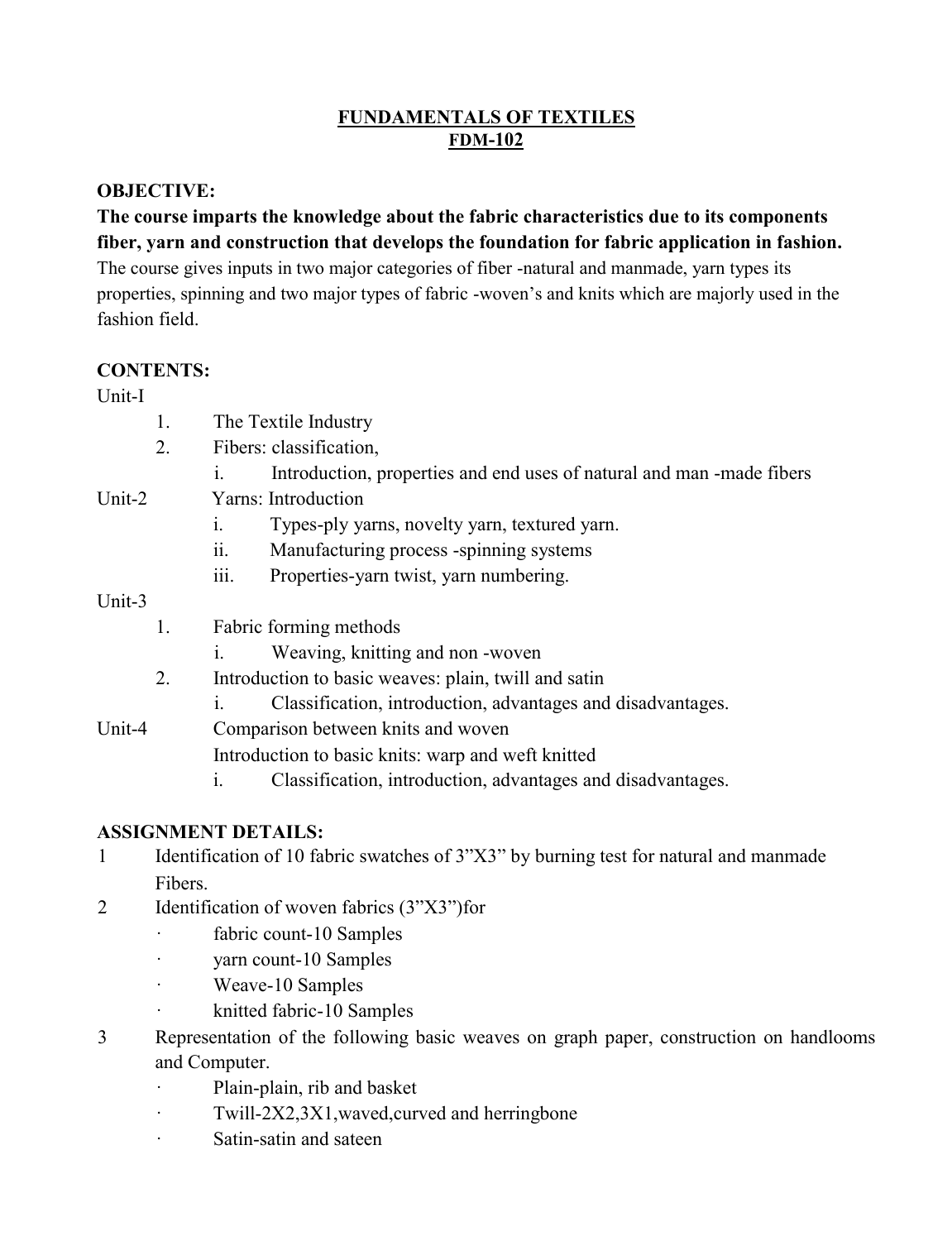#### **REFERENCE BOOKS:**

- 1 Textile from fiber to fabric -Sixth edition Berard Cobman Mc grew -hill international edition 1983
- 2 Understanding Textiles- Sixth Edition Bellie .J. Collier, Phyllis Toratora Prentice Hall,Inc. 2001
- 3 J.J. Pizzuto's Fabric Science -Seventh Edition Arthur Price, Allen C -Cohen, Ingrid Johnson Fairchild Publications 1999
- 4 Clothing Technology H.Eberle, M.Hornberger, D.Men zer, H.Hermling, R.Kilgus, W.Ring Europa Lehrimittal 2002
- 5 Understanding Fabrics: from fiber to finished cloth Debbie Ann Gioello Fairchild Publication, New York 1996
- 6 Fabric reference-Fourth Edition Mary Humphries Pearson Prantice Hall 2009
- 7 Fabric for fashion Clive hallett and Amanda Johnston Laurence King Publishing 2010
- 8 Textiles-Tenth Edition Sara.J.Kadolph Pearson Prantice Hall 2007
- 9 Text book of clothing textiles and laundry Sushma Gupta, Neeru Garg, Renu Saini Kalyani Publishers, Ludhiana 2005
- 10 Clothing Technology Sheila Jefferson Abhishek Publications 2005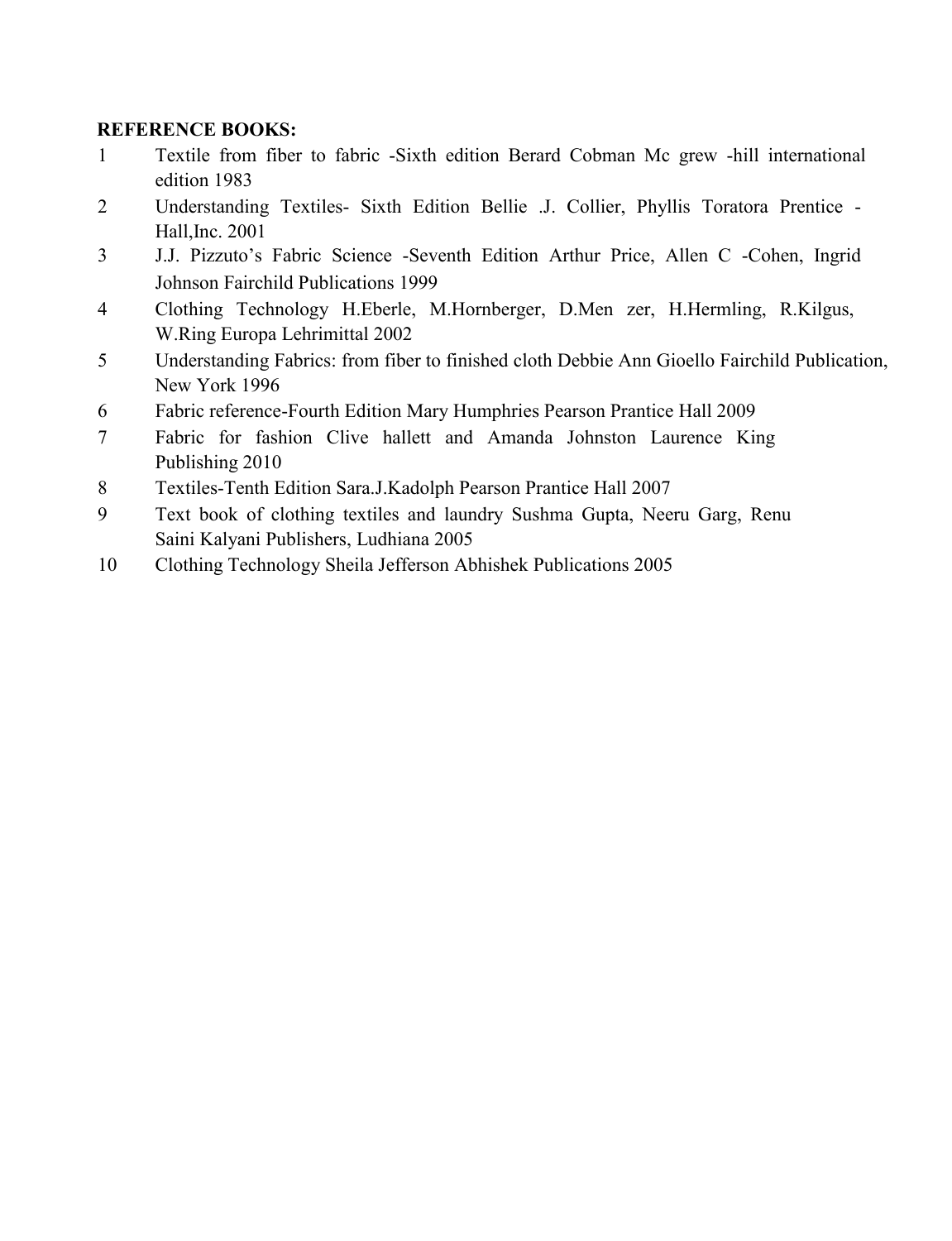#### **IT TOOLS AND APPLICATIONS FDM-103**

#### **Introduction to Computers, Operating System, Windows & its Utilities**

Computer system components, Input devices, Output devices, storage, devices, computer storage elements, types of computer, Applications of computers, advantages of using computer. Operating System: Introduction to operating system, Types of User Interfaces, Functions of Operating Systems Types of Operating Systems, Booting Process, Introduction to Windows, features of Windows, various versions, Components Of Windows Internet and Outlook : Internet and intranet , Most popular internet services, Functions of Internet like email, WWW, FTP, Usenet, IRC, instant,

messaging, Internet Telephony Managing emails, Using address book, Working with task list, Scheduling appointments. **25%** 

#### **MS Word**

MS Word: Creating, navigating and editing Word documents, Formatting text of a document, Formatting , viewing and printing a document, Inserting and removing page breaks, Insert Header and footers, Viewing a document, Page set up of a document, Printing a document, Working with tables and graphics, Working with objects, Mail merge and labels, Spelling and grammar tools, Autocorrect, Auto text, Auto format, Inserting endnotes and footnotes, Working with col umns, Inserting comments, Creating index and tables from the content of document, Counting words, Macros, Saving document with passwords. **25%**

#### **MS Excel**

Introduction To Excel, Concept of workbook, worksheet, workspace, Types of data, Formatting workbook, Sorting Data Advanced Excel , Data validation, Data filter (Auto & Advance), Charts, What if analysis, Protecting Worksheet.

#### **Functions and formulas:**

- 1. Mathematical: Round, ceil floor, fact, subtotal, sum , sum if
- 2. Logical : AND, OR, NOT, if
- 3. Statistical: Min, max, avg, count if
- 4. Text: Concatenate, Exact, find, left, right, lower, upper, trim
- 6. Date and Time: Date, day, days360, hours, minute, now, second, time, today, year, datediff
- 7. Financial Functions: FV, IPMT, NPER, NPV, PM T, PV, Rate Data analysis : Standard deviation, Variance correlation, z -test, Chi-square).

#### **MS PowerPoint 25%**

Creating , browsing &saving Presentation, Editing & formatting slides, Linking multiple slides using hyperlinks and advance buttons, Using slide layouts, Adding notes to the slides, Editing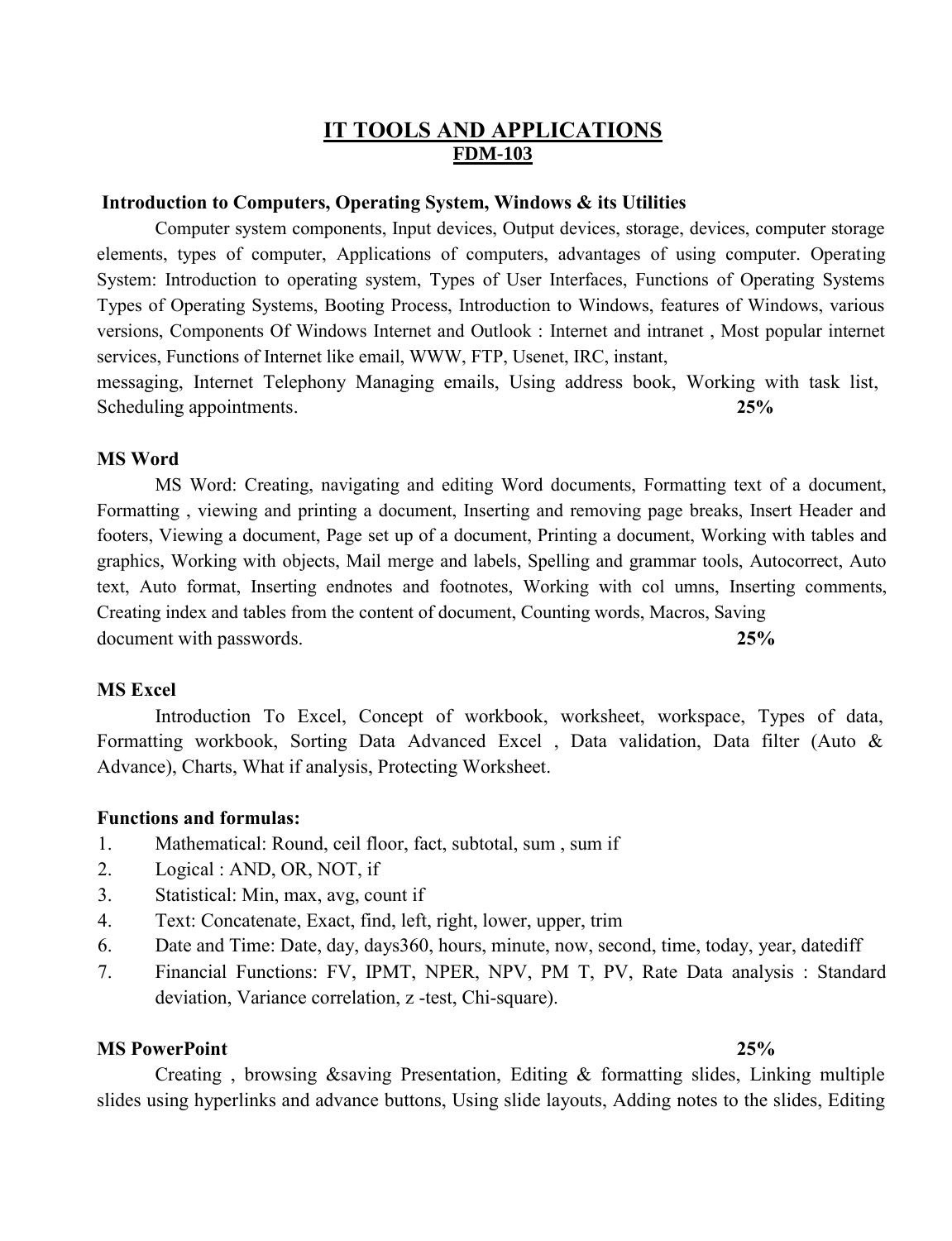and formatting slides, Working with slide masters, Inserting objects on the slide, Animating objects, Slide transitions, Choosing preset animations, Triggering animations, Applying sound effects to animation effects, Playing videos, Slide show, Custom Show

#### **Reference Books:**

- 1. PC Software, R. K. Taxali, Tata MacGraw Hill Publishing Company.
- 2. Working with Personal Computer Software (2nd Ed.) R.P.Soni, Harshal Arolkar, Sonal Jain, Wiley –India Publications.
- 3. O-level- Module-I, II & III, Satish Jain, Sashank Jain, Sashi Singh & Dr. Madhulika Jain, BPB Publication.
- 4. Office 2003 in simple steps- Dreamtech Press.
- 5. Jain, V.K.; *Computers and Beginners.*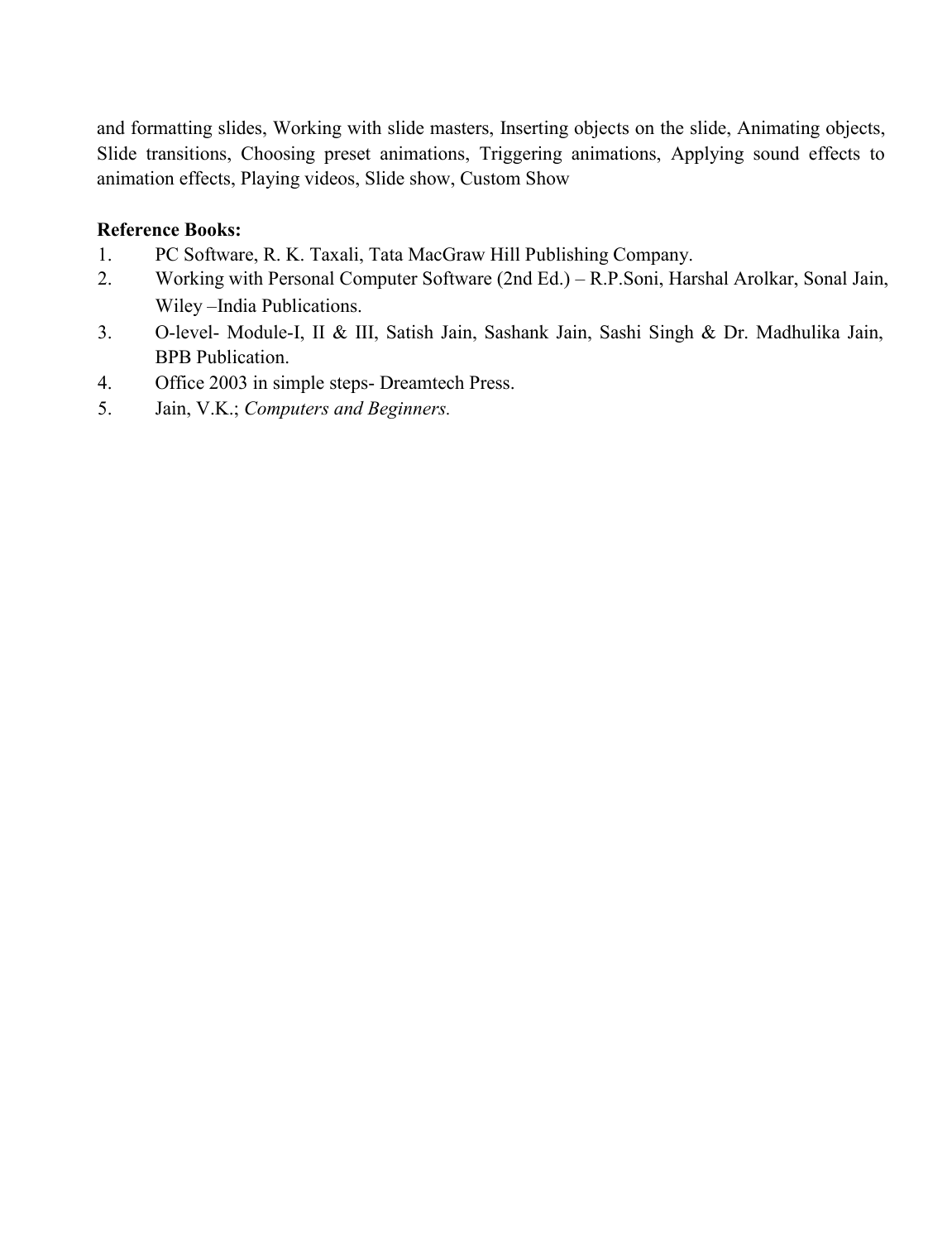# **BUSINESS COMMUNICATION – I FDM- 104**

|   | <b>Grammar</b>               | Tense, Voice and Modals                                                                            | 15% |
|---|------------------------------|----------------------------------------------------------------------------------------------------|-----|
|   | <b>Vocabulary</b>            | Phrasal Verbs, Synonyms, Antonyms, Idioms, Commercial Terms<br>$\mathbf{I}$<br>(Business jargons). |     |
| П | <b>Communication Theory:</b> |                                                                                                    | 15% |
|   |                              | Process of Communication                                                                           |     |
|   |                              |                                                                                                    |     |
|   |                              | <b>Characteristics of Business Communication</b>                                                   |     |

#### **III Business Communications : 20%**

a. Format and Layouts of business letters

- 
- b. Letter writings for followings; Enquiries and Replies, Placing of orders, Execution of orders, denying of orders/ offers.

#### **IV Practical Examination:**

- Listening Comprehension (25%)
- Group discussion and individual speaking (25%)
- Listening (25%)
- Journal Writing ( Review of at least one short story/Biography of business leaders and two articles form the leading business news papers). (25%)

#### **Reference Books:**

- 1. Business Communication by M.K. Sehgal, Excel Books, New Delhi
- 2. Practice English Grammar By A. J. Thomson & A. V. Matrinet
- 3. Modern Business Letters By L. Garteside (ELBS)
- 4. Principles and Practice of Business Communication By Phoda A. Doctor & Aspi H. Doctor. (A. R. Shetha & Co. Bombay)
- 5. Business Communication By U. S. Rai & M. S. Rai, (Himalaya Publishing House, Bombay)
- 6**.** Business Communication By R. K. Madhukar, (Vikas Publishing House Pvt.

Ltd., Noida)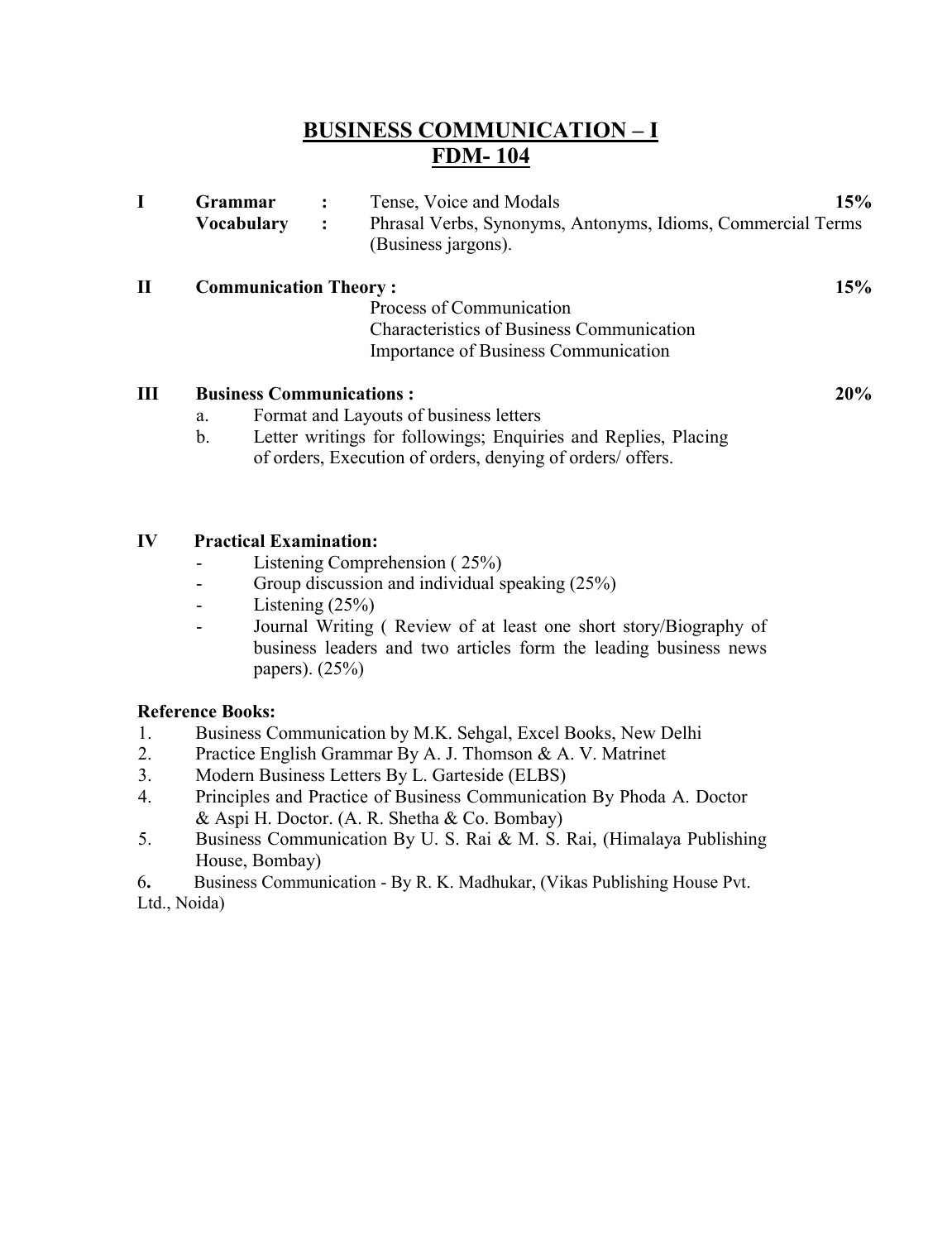# **BUSINESS MATHEMATICS-I FDM- 105**

#### **I SET THEORY 25%**

Sets, types of sets, subject, power set, null set, universal set, equality of two sets, complement of a set, union and intersection of sets, different of two sets, Venn diagram law of algebra of sets, De Morgan Laws, Cartesian product of two sets and number of elements in a finite set.

#### **II FUNCTION :**

Concepts of a function, domain, co -domain and range of a function, constant functions, real functions, different functions a nd their graphs - linear function, quadratic function, polynomial function, rational function, exponential function and logarithmic function, function in economic theory (demand, supply, consumption, revenue and cost function) equilibrium price.

#### **III DETERMINANT AND MATRIX 25%**

Meaning of matrix and types of matrices - Null matrix, square matrix. Identity matrix, symmetric matrix and skew symmetric matrix, transpose of a matrix, orthogonal matrix, addition, subtraction and multiplication of matrices, determinants and their basic properties (without proof), singular and non singular matrices, inverse of a matrix, ad joint of a matrix, solution of Simultaneous equations (for two and three variables only) using inverse of matrix.

#### **IV LIMIT 25%**

Limit as a function, limit of sum, product and quotient of two functions and their uses in evaluating limits, use of the standard forms (without proof)

#### **REFERENCE BOOKS:**

- 1. Business Mathematics, V. K. Kapoor, Sultan chand and sons, New Delhi.
- 2. Business Mathematics, Allen R. G. D., Pitamber publication house.
- 3. Quantitative Techniques in Management, Vohra N. D., Tata MacGraw –Hill Publishing Company, New Delhi.
- 4. Elements of Business Mathematics by Soni, Sharma and Saxena (Pitamber Publication)
- 5. Mathematics for Management and Computer Applications, Sharma J. K. Galgotia Private Limited, New Delhi.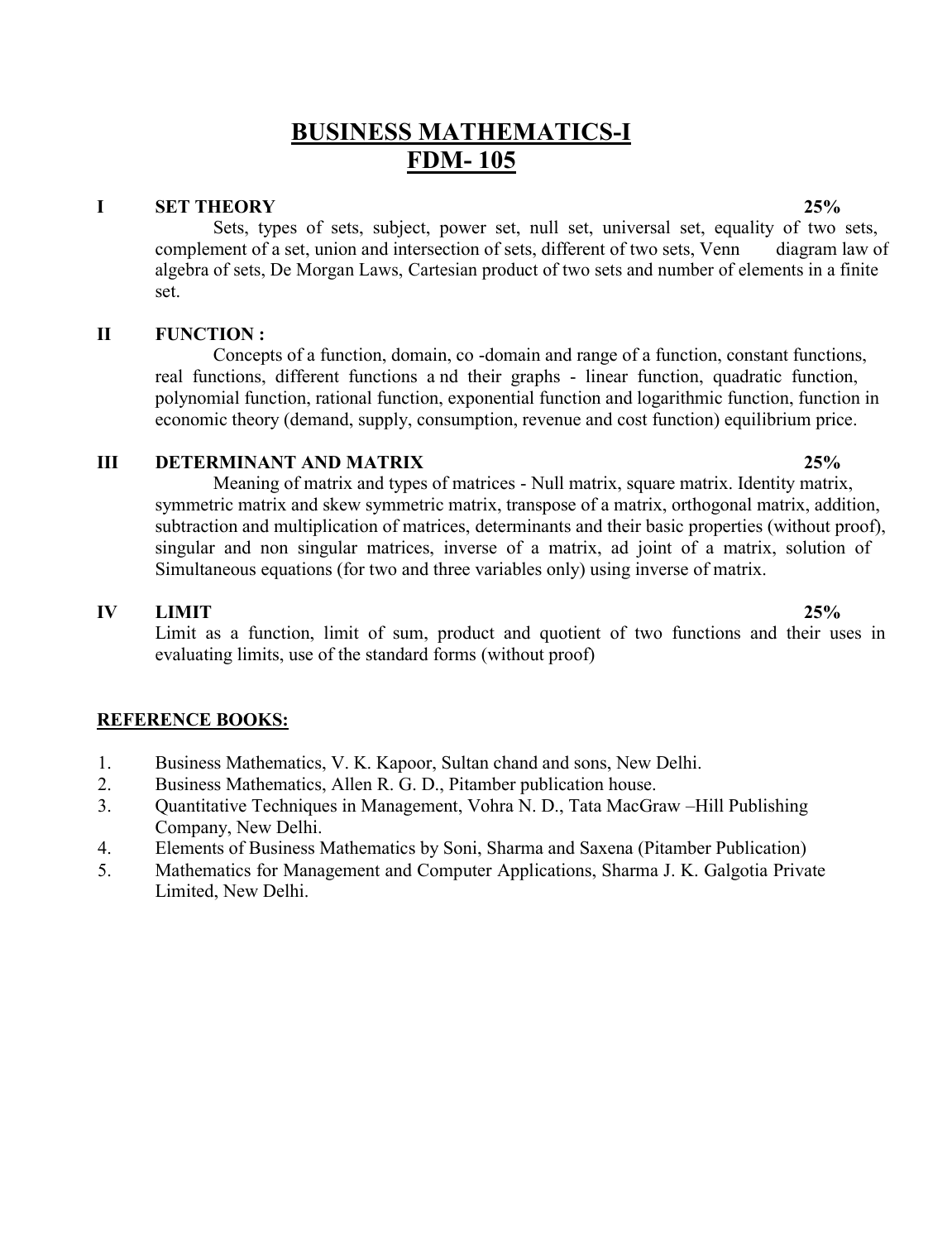#### **(PRACTICALS) ELEMENTS & PRINCIPLES OF DESIGN FDM- 111 P**

#### **OBJECTIVES**

**The foundation of Design skills is the vital part of the Fashion Design process, which develops the better understanding & skill to make a foundation for a design which is aesthetically good and expresses the specific meaning.**

- Students will acquire the understanding of Design elements like Lines, Shapes, Texture & Color that covers the psychological & visual association.
- Students will also study its expressive  $\&$  symbolic qualities of each element that helps in creating a meaningful design.
- Introduces Principles of Design that includes the use & application of design elements to create a good design.

#### **CONTENTS-**

| 1. | <b>Study of lines</b>                          | 25% |
|----|------------------------------------------------|-----|
|    | Types of lines                                 |     |
|    | Psychological & visual association             |     |
|    | <b>Study of shapes</b>                         |     |
|    | Types of lines                                 |     |
|    | Psychological & visual association             |     |
| 2. | <b>Study of color</b>                          | 25% |
|    | Color wheel                                    |     |
|    | Color schemes                                  |     |
|    | Color psychology & visual effects              |     |
|    | <b>Study of texture</b>                        |     |
|    | Types of textures                              |     |
|    | Categories of texture                          |     |
|    | Psychological & visual association             |     |
| 3. | <b>Aesthetic qualities of Design Elements</b>  | 25% |
|    | Formal qualities                               |     |
|    | Expressive qualities                           |     |
|    | Symbolic qualities                             |     |
| 4. | Study & Understanding of Principles of Design. | 25% |
|    | Rhythm                                         |     |
|    | Harmony                                        |     |
|    | Emphasis                                       |     |
|    | Balance                                        |     |
|    | Repetition                                     |     |
|    | Gradation                                      |     |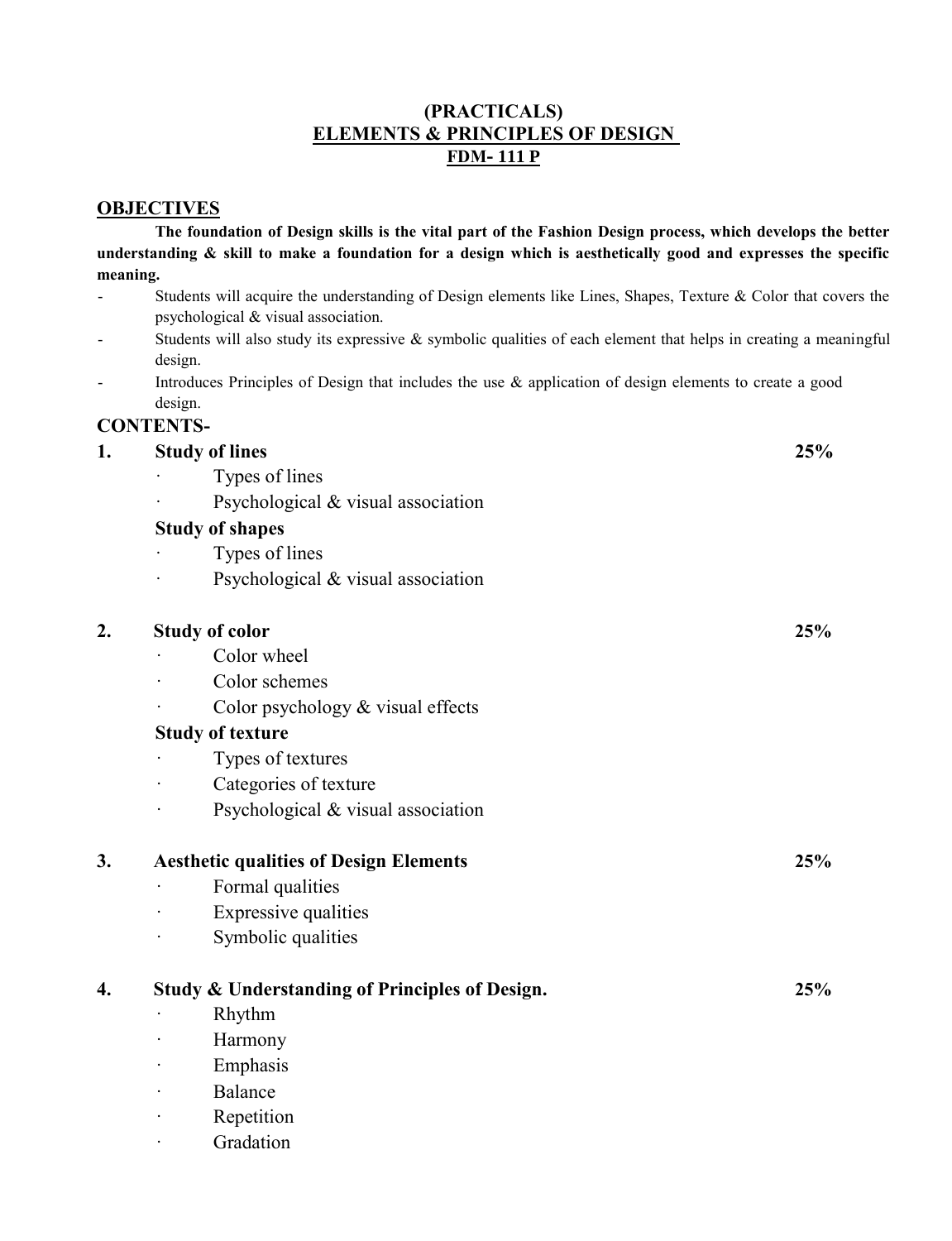**Radiation** 

#### **ASSIGNMENTS-**

**1. Students are expected to make a Word document on each element. (Line, Shape, Texture & Colour)**

(Based on the Theory inputs given by the concerned Faculty.) Students will include following contents in the submission.

- Introduction of the element
- **Types**
- Psychological effect of the element
- Visual effect of the element
- Application in creating Designs
- Application in Fashion
- **2. Students are expected to make a Power Point Presentation on each of the Principle based on their use and application on garments.**

(Rhythm, Harmony, Emphasis, Balance, Repetition, Gradation, Radiation) (Based on the Theory inputs given by the concerned Faculty.) Students will include following contents in the submission .

- Introduction of the Principle
- Application to Design
- Various ways of using Principles in Fashion (Functional/ Decorative)
- Application to Fashion

#### **(NOTE- all the assignments will carry 10 marks each and will be converted out of 15 for the Internal Assessments.)**

#### **REFERENCE BOOKS**

- 1 Visual Design in Dress by Marian L. Devis Prentice Hall, 1980
- 2 Fashion Design Manual Pamela Steckes Palgrave Macmillon, 1996
- 3 Fashion Design Sue Jenkyn Jones Laurence King, 2005
- 4 Fashion Design Felicity Everlett EDC publishing, 1987
- 5 Fashion Forecasting by Kathryn Mckelvey Jennie Munslow, 2008
- 6 Beyond Design by Sandra J.Keiser & Myrna B.Garner Fairchild publication,2008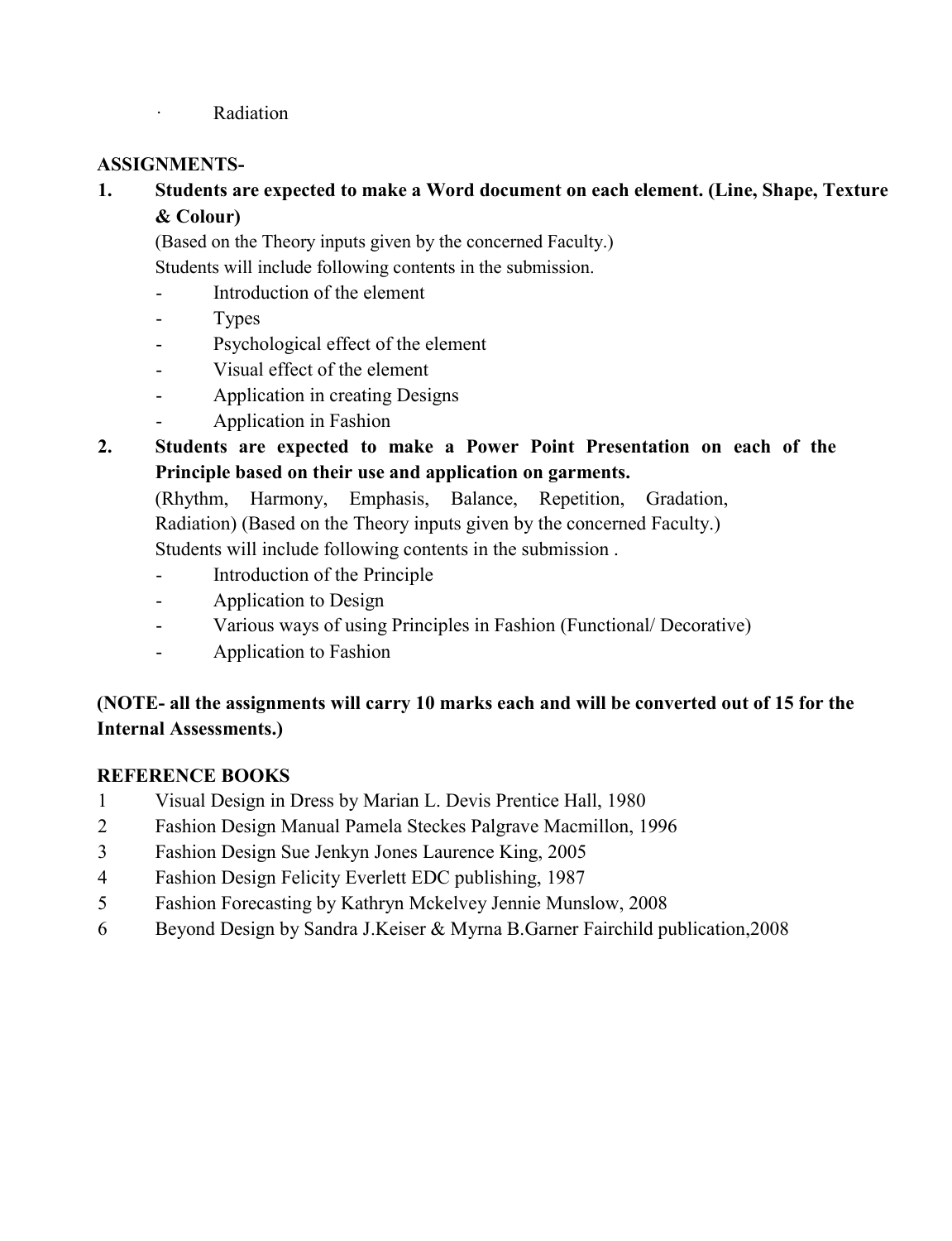## **FASHION ART & DESIGN – I FDM-112 P**

#### **OBJECTIVES**

**An integral part of Fashion Design is acquiring rendering skills that makes the Design to present ideas in the most appropriate and effective way through the foundation of Drawing & Sketching.**

- Students will develop drawing skills required for designing through line & shading exercises.
- In this subject student will acquire the knowledge of Nature study and will develop an eye to extract forms, prints & textures from Nature to create a base for understanding design.
- Student will gain the skills of different dimensions and the feeling of actually existing object in space through Perspective.
- Students will gain the knowledge of various dimensions of basic Technical Drawing that gives them an understanding of 2D & 3D forms through Orthographic & Isometric projections.
- Students will also obtain the understanding  $\&$  skill of objects drawing.
- Students will also develop an understanding of a "Human Figure" with various views that conveys the essential basics for "Fashion drawing".

#### **CONTENTS-**

# **1. Basic line & shading exercise - 25%**

- Lines & Shading exercises using various pencil  $\&$  color me diums. Such as,
- Grade pencils
- Color pencils
- Poster color/ water color
- · Charcoal

#### **Nature study (Nature in form, Nature in print, Nature in texture) -**

- Sketching of natural forms from nature like flowers, leaves, branches, plants etc.
- · Conversion of natural forms into design forms.
- Copying various textures from nature.

#### **2. Introduction to Perspective - 25%**

- · 1 Point Perspective
- · 2 Point Perspective
- 3 Point Perspective

#### **3. Object Drawing- 25%**

- Drawing of 3-D geometrical shapes in different angles. Such as Cube, Pyramid, Cuboids, Cylindrical forms.
- Drawing manmade objects in different angles. Such as Bottles, Sharpener, Glass, Pencil, Pen etc.

#### **Technical drawing-**

Study of various Geometrical constructions. Such as,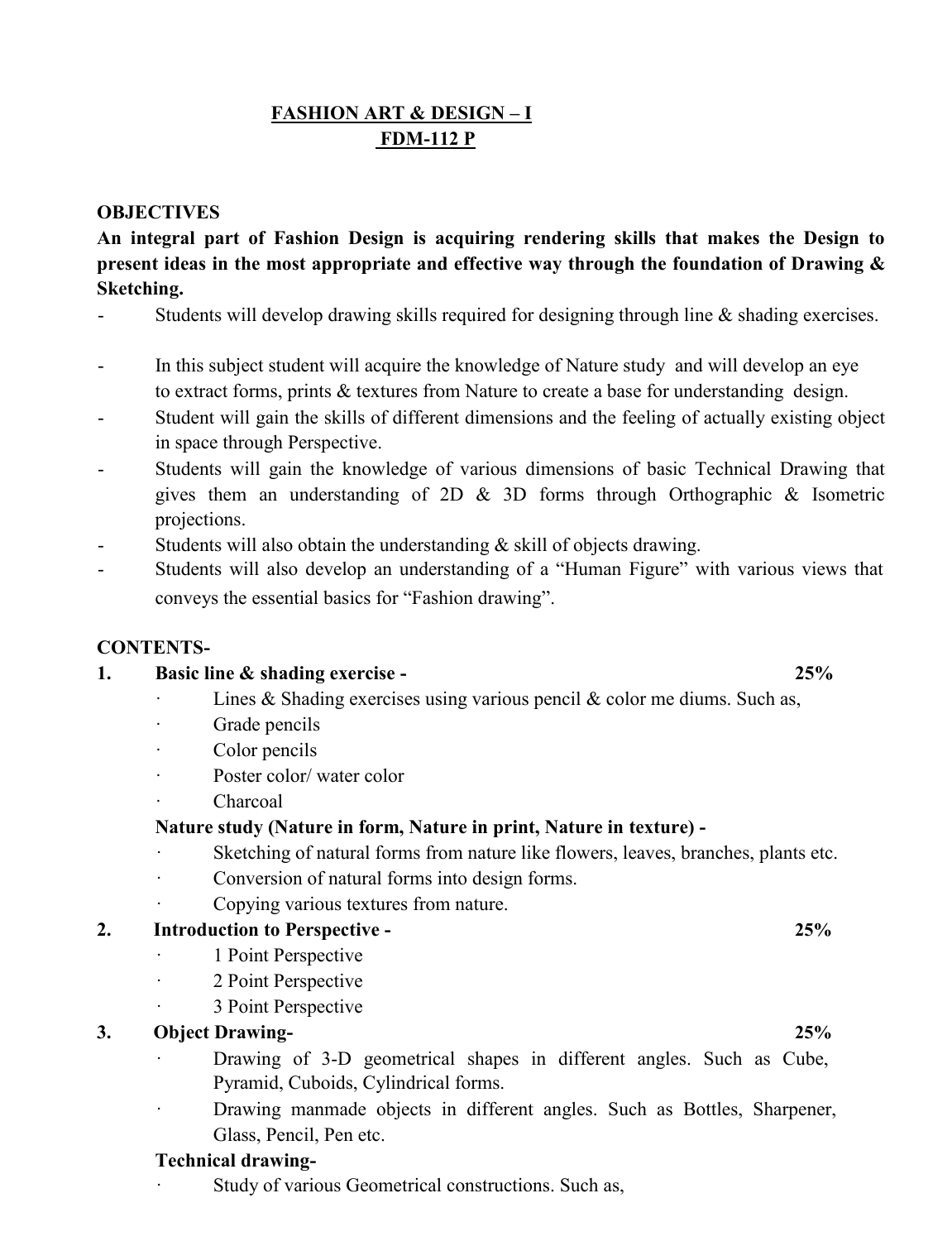- · Drawing of 2D & 3D forms by Orthographic & Isometric projections.
- · Inter conversion of 3D & 2D views of the object.

#### **4. Human figure study- 25%**

- · Basic drawing of Male & Female figure wi th appropriate proportions.
- · Various views of the Male & Female figure (front, back, side and 3/4th )

#### **ASSIGNMENTS-**

#### **1) Line exercise with Grade pencil (HB, 2B, 3B, 4B, 5B, 6B)**

- Students will practice lines on A3 size pages using Horizontal, Vertical, Diagonal, Light to Dark, Dark to Light.
- **2) Drawing of different Natural forms and converting them to make different Design forms.** 
	- Students will draw 20 Natural forms from the surroundings and will convert these into Design forms by selecting best 5 forms.
- **3) Perspective drawing of geometrical shapes like Cube, Cuboids, Pyramid or combination of these three.**

#### **4) Drawing manmade objects in different angles.**

Students will draw objects like Bottles, Sharpener, Glass, Pencil, Pen etc. in specific angles. (total number of objects - 3)

#### **5) Draw different types of line using Technical Drawing instruments.**

- (Outlines, Margin Lines, Dimension lines, Extension or Projection Lines, Construction Lines, Hatching or Section Lines, Leader or Pointe r Lines, Border Lines, Hidden or Dotted Lines, Center Lines**.**

- **6) Conversion of 3D into 2D (Front view, Top View and Side View of a given object.) Conversion of 2D into 3D (Construct 3 D Image from 3 views of a given object)**
- **7) Drawing basic Human figure with the help of Stick figure, Block figure & fleshing of the figure with different positions with reference and use of Mannequin.** 
	- Students will draw 20 figures.

### **REFERENCE BOOKS**

- **1** Grade Examination Drawing Made Easy Subodh Narvekar Avdhut Narveka r Navneet Publication (India) Ltd.
- **2** Sketching and Drawing Vasudev Kamath Jyotsna Prakashan Pune ,2nd Edition,2006
- **3** Still Life Sanjay Shelar Jyotsna Prakashan Pune ,1st Edition,2007
- **4** Perspective Milind Mulik Jyotsna Prakashan Pune ,1st Edition,2006
- **5** Colour Pencil Rahul Deshpande, Gopal Nandurkar Jyotsna Prakashan Pune ,1st Edition,2004
- **6** Draw and Paint Pundalik Vaze Jyotsna Prakashan Pune ,1st Edition,2002
- **7** Figure study made easy Aditya Chaari Grace Publication, Mumbai 2005
- **8** Anatomy and Drawing Vicotor Perard Grace Publication, Mumbai 2000
- **9** The Complete Book Of Drawing Human Body Keshav Kumar Adarsh Books New Delhi -2 ,Publication Year – 2004
- **10** Figure Drawing Made easy Shankar Modgekar Grace Prakashan Bombay. Publication Year-2000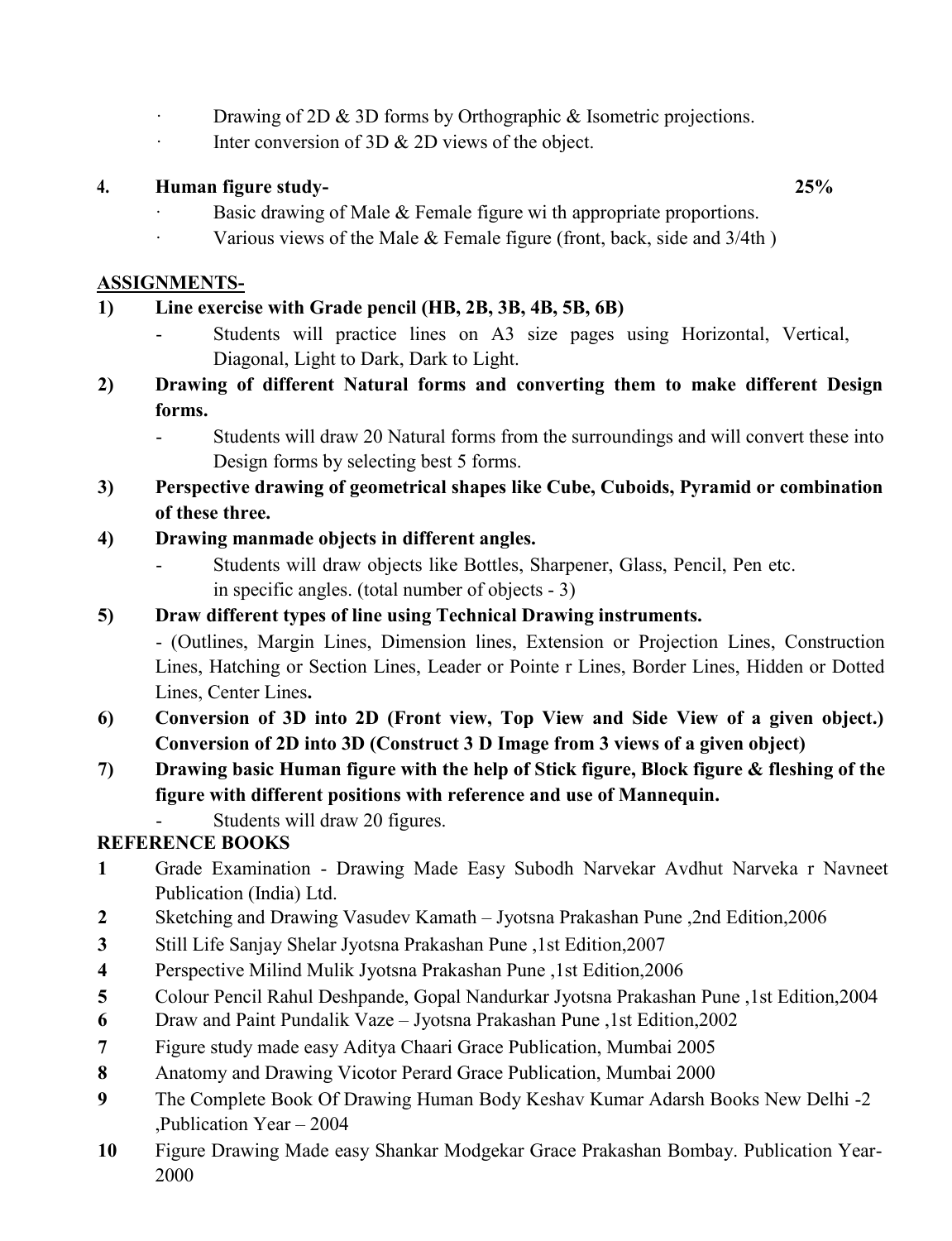#### $Semester - II$

| Sr. | Subject                         | Credit         | Hours | Internal                | External            | Total                 |     |
|-----|---------------------------------|----------------|-------|-------------------------|---------------------|-----------------------|-----|
| No. |                                 |                |       |                         | Practical<br>Theory |                       |     |
|     | Pattern Making                  | 4              | 60    | $- - - -$               | <b>Contractor</b>   | 100                   | 100 |
|     | Fashion Merchandising           | 3              | 45    | 30                      | 70                  | <b>Backer Ref Lat</b> | 100 |
| 3   | <b>Fashion Art Illustration</b> | $\overline{4}$ | 60    | <b>Bill Adviser man</b> | <b>Construction</b> | 100                   | 100 |
| 4   | Embroidery & Surface            | 4              | 90    | 30                      | 35                  | 35                    | 100 |
| 5   | History of Fashion              | 3              | 45    | 30                      | 70                  | المشم                 | 100 |
| 6   | Foreign Language (French)       | 3              | 45    | 30                      | 35                  | 35                    | 100 |
| 7   | Managerial Economics            | 3              | 45    | 30                      | 70                  | عنت                   | 100 |
| 8   | Survey Based Project            | 4              | 60    | 201201201               | <b>Britain</b>      | 100                   | 100 |

#### Pattern Making

- Draping
- Shirt
- Trouser
- Dress
- Kid's wear
- T-shirt
- Women's blouse
- Grading
- Marker Making

#### $\mathbf 2$ **Fashion Merchandising**

- Introduction to Merchandising
- Place of Marketing & Merchandising in Fashion Industry w.
- Role & Responsibilities of a Merchandiser
- Merchandising Terminology ۰
- Fashion cycle & Fashion Adoption Theories. ۰
- Sample approvals  $\bullet$

楷

- Merchandising Planning Tools & Techniques ٠
- Merchandising Calendar ŵ.
- Fashion Forecasting
- Planning the Line
- Time & Action Plan
- Fashion Retail Business:
	- $\sim$ Concept of Retailing
	- Structure of Indian Retail Industry  $\bar{z}$
	- Drivers of Growth  $\dot{=}$
- Types of Retail Operations
- Garment Costing
- International Marketing
	- Importance  $\mu$
	- Marketing mix
	- Market Identification, Segmentation, Targeting & Positioning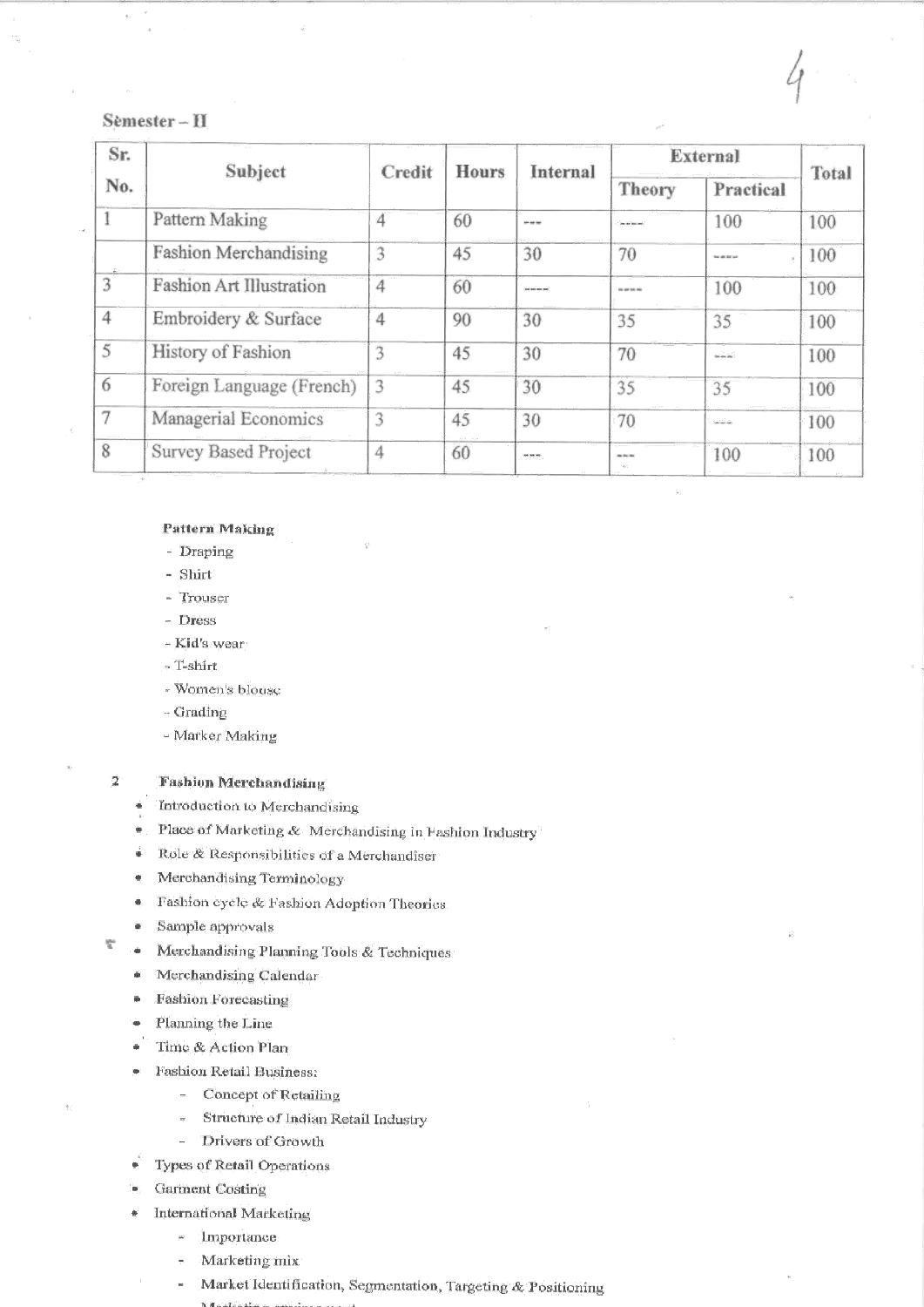- -Marketing Channels and Communication-Sales Promotion and Channels of Distribution
- -Consumer Buying Behaviour

#### **Export Documentation**

- Importance
- Classification
- -Uses

ä

- -Inco Terms
- -Payment Terms

#### 3. **Fashion Art Illustration**

 $\bf{1}$ Line exercise with Grade pencil (HB, 2B, 3B, 4B, 5B, 6B)

- Students will practice lines on A3 size pages using Horizontal, Vertical, Diagonal, Light to Dark, Dark to Light.

Drawing of different Natural forms and converting them to make different  $\cdot$  2) Design forms.

- Students will draw 20 Natural forms from the surroundings and will convert these into Design forms by selecting best 5 forms.

- Perspective drawing of geometrical shapes like Cube, Cuboids, Pyramid or 3) combination of these three.
- $4)$ Drawing manmade objects in different angles.

- Students will draw objects like Bottles, Sharpener, Glass, Pencil, Pen etc. In specific angles. (total number of objects - 3)

Draw different types of line using Technical Drawing instruments. 5)

- (Outlines, Margin Lines, Dimension lines, Extension or Projection Lines, Construction Lines, Hatching or Section Lines, Leader or Pointe r Lines, Border Lines, Hidden or Dotted Lines. Center Lines.

- Conversion of 3D into 2D (Front view, Top View and Side View of a given 6) object.) Conversion of 2D into 3D (Construct 3 D Image from 3 views of a given object)
- $-7)$ Drawing basic Human figure with the help of Stick figure, Block figure & fleshing of the figure with different positions with reference and use of Mannequin.

- Students will draw 20 figures.

#### 4 Embroidary & Surface

- Unit-1 Introduction, Transferring and tracing designs
- Unit-2 Applique work, Quilting
- $Unit-3$ Mirror work, Bead Work, Metal Thread Embroidery
- Unit-4 Lace Work, White Work, Smocking
- Unit-5 Batik, Stencil, Screen and Block Printing

#### 5. **History of Fashion**

- Development of Costume With reference to historical background, social organization,
	- influence of culture, art, costume components for men and women